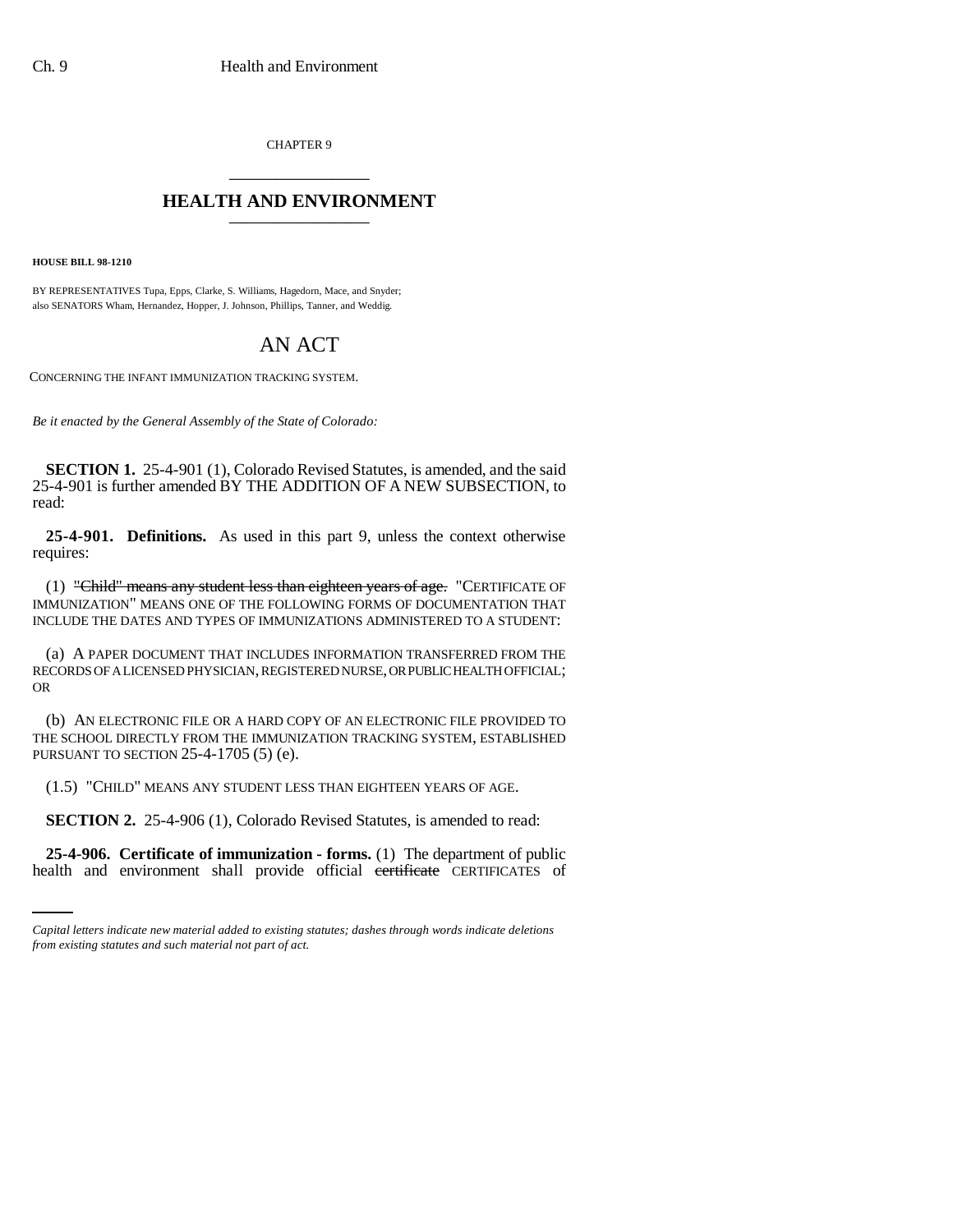immunization forms to the schools, private physicians, and local health departments. Any immunization record provided by a licensed physician, registered nurse, or public health official may be accepted by the school official as certification of immunization if the information is transferred to the official certificate of immunization and verified by the school official.

**SECTION 3.** 25-4-1705 (5) (e), Colorado Revised Statutes, is amended to read:

**25-4-1705. Department of public health and environment - powers and** duties. (5) The board of health, in consultation with the medical services board in the state department of health care policy and financing, and such other persons, agencies, or organizations that the board of health deems advisable, shall formulate, adopt, and promulgate rules and regulations governing the implementation and operation of the infant immunization program. Such rules shall address the following:

(e) (I) The gathering of epidemiological information, including the establishment of a comprehensive immunization tracking system. INFANT IMMUNIZATION INFORMATION MAY BE GATHERED FOR SUCH TRACKING SYSTEM BY STATE AND LOCAL HEALTH DEPARTMENTS FROM THE FOLLOWING SOURCES:

(A) PHYSICIANS AND LICENSED HEALTH CARE PRACTITIONERS;

- (B) CLINICS;
- (C) SCHOOLS;

(D) A PARENT OF THE INFANT, AS DEFINED IN SECTION 25-4-1703 (3);

(E) A CHILD OR STUDENT, AS DEFINED IN SECTIONS 25-4-901 (1.5) AND (3);

(F) MANAGED CARE ORGANIZATIONS OR HEALTH INSURERS IN WHICH A CHILD OR STUDENT, AS DEFINED IN SECTIONS  $25-4-901$   $(1.5)$  and  $(3)$ , or an infant is ENROLLED AS A MEMBER OR INSURED, IF SUCH MANAGED CARE ORGANIZATION OR HEALTH INSURER REIMBURSES OR OTHERWISE FINANCIALLY PROVIDES COVERAGE FOR IMMUNIZATIONS;

(G) HOSPITALS; OR

(H) PERSONS AND ENTITIES THAT HAVE CONTRACTED WITH THE STATE PURSUANT TO SECTION 25-4-1705 (7).

(II) Records containing epidemiological information IN THE IMMUNIZATION TRACKING SYSTEM ESTABLISHED PURSUANT TO SUBPARAGRAPH (I) OF THIS PARAGRAPH (e) shall be strictly confidential and shall not be released, shared with any agency or institution, or made public, except under the following circumstances:

 $(H)$  (A) Release may be made of medical and epidemiological information in a manner such that no individual person can be identified.

(II) (B) Release may be made of immunization records and epidemiological information to the extent necessary for the treatment, control, investigation, and